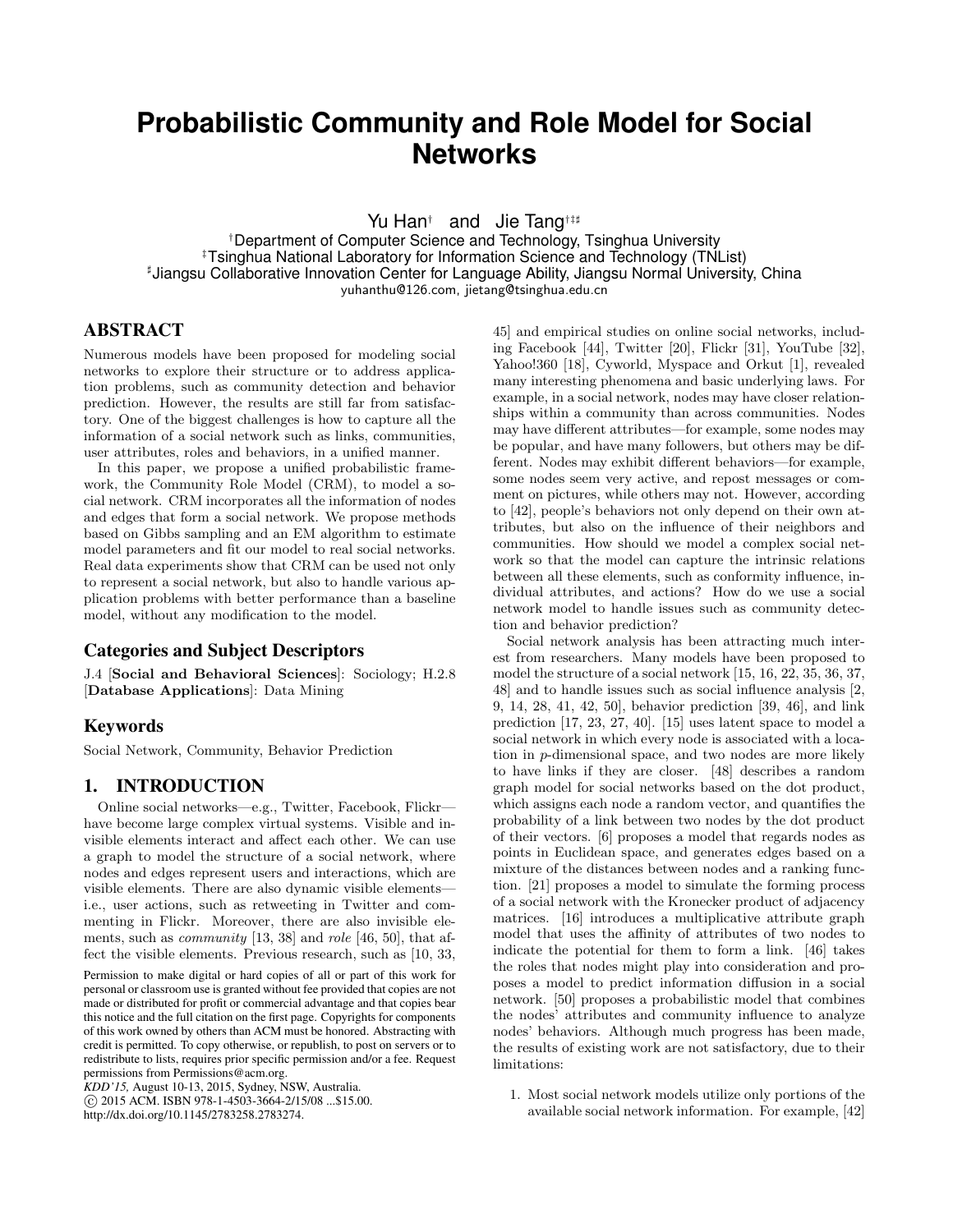only takes link information into consideration, ignoring the differences between the nodes themselves, while [46] assumes three roles that nodes could play, ignoring the conformity influence in information diffusion.

- 2. Most models only focus on a few aspects of social networks, missing the global view. For example, some papers only focus on the static structure of social networks, while others focus only on user behaviors.
- 3. Many models are based on discriminative methods and have not capture the nature of social networks. As a result, they can only be used to settle specific issues. Such models may seems reasonable in some specific circumstances but not in others.
- 4. Some works use a deterministic method. However, this is usually impractical in complex social networks.

In this paper, we mine the intrinsic relationships between all visible and invisible elements of a social network, including communities, links, node attributes, roles and actions, and incorporate them into a unified probabilistic generative framework. The proposed model can also easily handle many practical issues in social networks, such as community detection and behavior prediction, without any modification to the model. To the best of our knowledge, this is the first model that captures all the information of a social network and can represent all its facets. The contributions of this paper include:

- 1. We incorporate various elements of a social network into a unified probabilistic generative framework, which can represent a complex social network better than other models. We further design a method to estimate the parameters of the model.
- 2. We use our model to generate a synthetic network with the learned parameters, and verify the superiority of our model to the baseline method in terms of six metrics.
- 3. We apply the model to two problems—behavior prediction and community detection—verifying its versatility and effectiveness.

This paper is organized as follows: In Section 2, we propose the Community Role Model (CRM) to model a social network and provide a method for parameter estimation and inference of CRM. We conduct two sets of experiments and a case study on real data sets in Section 3. Section 4 is a survey of related work. We conclude the paper in Section 5.

# 2. MODEL

### 2.1 Intuition

The intuition behind our model is that we can describe a social network as follows:

First, a social network is composed of many nodes/users, and each node is associated with many edges/links. [12] offers an edge-distribution law, stating that the distribution of edges is usually locally inhomogeneous, and highly concentrated within special groups of nodes, but sparse between these groups. In other words, each node may belong to several communities, and whether it has a link to other nodes



Figure 1: Social network

might depend on the communities to which it belongs. Thus we can assume that each node has a distribution over the communities—i.e., that different nodes may be located in different communities. A node in a specific community may have a unique probability to link to another node. For example, as Figure 1 shows, in community  $c_1$ , v has a higher probability to link to u and a lower probability to link to w. However, the situation is reversed when  $v$  belongs to community  $c_2$ .

Second, each node has many attributes, such as in-degree, out-degree, and other attributes. Based on these attributes, we can classify the nodes into clusters. Each cluster can be regarded as a role that nodes play. For example, some nodes may have higher in-degree, and play the role of opinion leader [30], while others may have higher out-degree, and tend to transfer messages across communities, playing the role of structural hole spanner [29]. The attributes of each role satisfy a specific distribution—such as a Gaussian distribution. Each node has a distribution over roles according to its attributes.

Last, each node may take some actions, such as transferring a message, commenting on other people's pictures, or following others. Most nodes tend to take similar actions with nodes in the same community; in other words, whether a node takes a specific action partly depends on the community it belongs to. Moreover, whether a node takes an action may also depend on the role it plays. For example, according to [29], 25% of information diffusion is controlled by 1% of nodes serving the role of structural hole spanners. Thus, when we predict the action that a node might take, we must consider the distributions that the node has over both communities and roles.

#### 2.2 Formulation

We use  $G = (V, E, X)$  to denote the structure of a social network, where V is the set of all users and E is an  $N \times N$ matrix, with each element  $e_{v,u} = 0$  or 1 indicating whether user  $v$  has a link to/with user  $u$ . We use the cardinality  $|V| = N$  to denote the number of the users. The set of edges that associate with v is denoted as  $E_v$ . Notation X denotes an attributes matrix with size  $N \times H$ , where H is the number of all attributes. Each element  $x_h^{(v)} \in X$  denotes the *h*-th attribute of user *v*. Unlike the value of *e*,  $x_h^{(v)}$  is continuous.

Definition 1. **Community.** A social network consists of multiple communities, denoted as  $c = [1, 2, ..., C]$ . Each community has a multinomial distribution over all pairs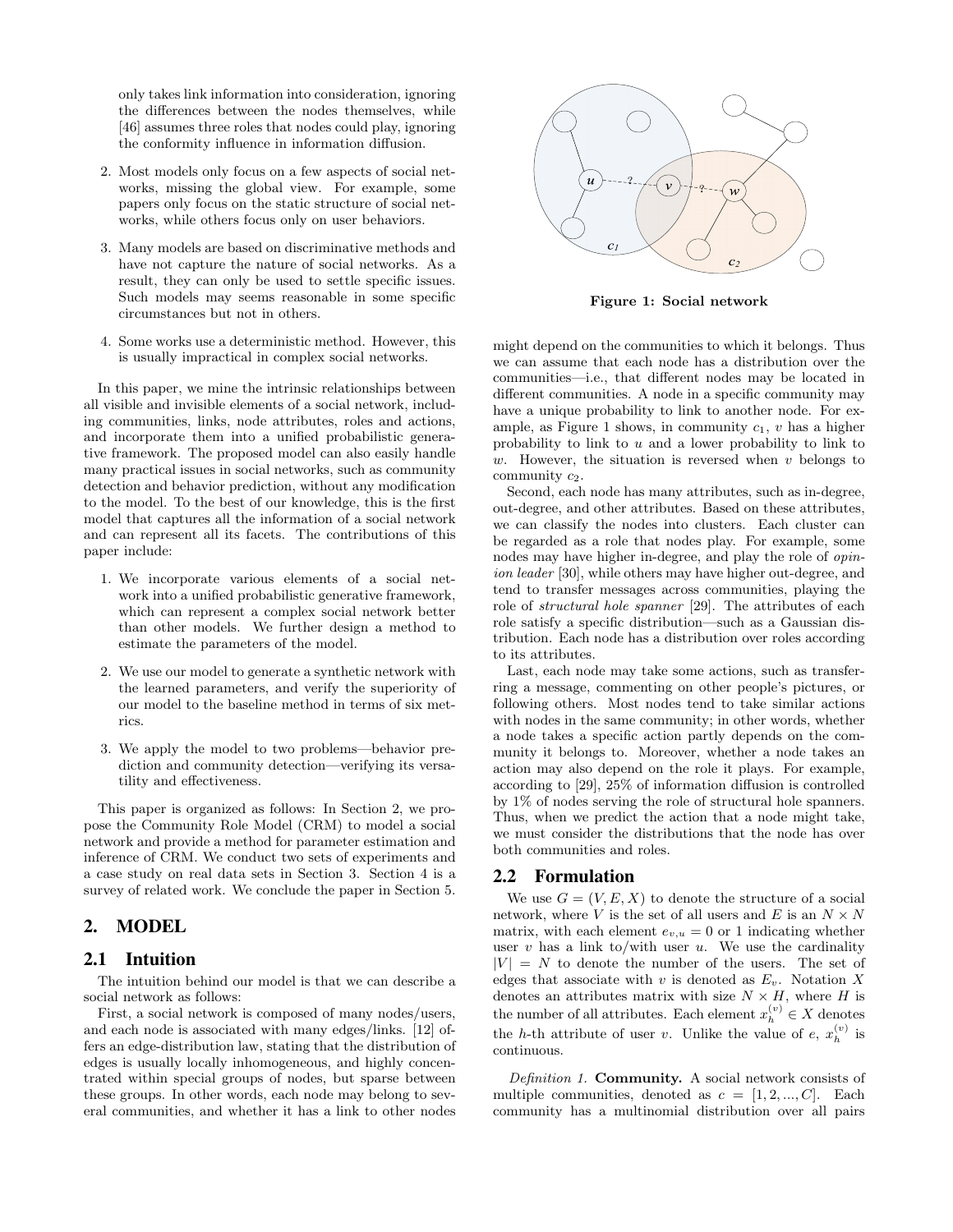| SYMBOL              | DESCRIPTION                                    |  |  |
|---------------------|------------------------------------------------|--|--|
| C                   | number of communities                          |  |  |
| $_{R}$              | number of roles                                |  |  |
| $e_{v,u}$           | the edge between $v$ and $u$                   |  |  |
| $x_h^{(v)}$         | the $h$ -th attribute of node $v$              |  |  |
| $\tilde{y}_m^{(v)}$ | the <i>m</i> -th action of node $v$            |  |  |
|                     | the community that the <i>i</i> -th edge of    |  |  |
| $z_{v,i}$           | node $v$ is assigned to                        |  |  |
| $d_{\eta}$          | the role that node $v$ is assigned to          |  |  |
| $\phi^{(v)}$        | multinomial distribution over communities      |  |  |
|                     | specific to node $v$                           |  |  |
| $\theta^{(v)}$      | multinomial distribution over roles            |  |  |
|                     | specific to node $v$                           |  |  |
| $\zeta^{(c)}$       | multinomial distribution over edges/nodes      |  |  |
|                     | specific to community $c$                      |  |  |
| $\rho^{\tau,r}$     | multinomial distribution over actions          |  |  |
|                     | specific to community-role pair $(\tau, r)$    |  |  |
| $\mu_{r,h}$         | mean of $h$ -th attribute specific to role $r$ |  |  |
|                     | standard deviation of h-th attribute           |  |  |
| $\sigma_{r,h}$      | specific to role $r$                           |  |  |

Table 1: Notations in the CRM model

 $(v, u)$ , denoted as  $\zeta$ . For a directed graph, the edge  $e_{v,u}$ and  $e_{u,v}$  share one item in the parameters—i.e., the pair  $(v, u)$ , in community distributions.  $\zeta_{v, u}^{(c)}$  denotes the probability of  $e_{v,u}/e_{u,v}$  in community c, subject to  $\sum_{v,u}\zeta_{v,u}^{(c)}=1$ . Note that, since edges are denoted by nodes, we could easily transform the distribution of communities over edges into distribution over nodes, which conforms to the usual definition of community and become easier to understand in some circumstances, such as community detection.

Definition 2. Node Distribution over Communities. Each node has a multinomial distribution over communities, which is denoted as  $\phi$ .  $\phi_c^{(v)}$  denotes the probability for v to be located in c, and is subject to  $\sum_c \phi_c^{(v)} = 1$ .

Definition 3. Role. A node may play multiple different roles, denoted as  $r = [1, 2, ..., R]$ . Each role has a set of parameters for the distribution the attributes conform to. Here we use Gaussian distribution. If a node plays role  $r$ , its h-th attribute conforms to  $N(\mu_{r,h}, \sigma_{r,h}^2)$ .

Definition 4. Nodes Distribution over Roles. Each node has a multinomial distribution over roles, which is denoted as  $\theta$ .  $\theta_r^{(v)}$  denotes the probability for v to play role r, and is subject to  $\sum_{r} \theta_r^{(v)} = 1$ .

Definition 5. Action. Each node can take some actions, such as transferring a message or following others. For different kinds of social networks, actions take different forms. Take the action of repost in a microblog network, for example. We use  $y^{(v)}$  to denote a repost action of user v. We set time  $t = 0$  as the start point. During time period [0, T], there are  $M$  messages posted by the users that  $v$  follows. We use  $y_m^{(v)} = 0$  or 1  $(i = 1, 2, ..., M)$  to denote whether v reposts the m-th message during a reasonable time period  $[0, T'].$ 

Definition 6. Community-Role Pair. Whether a node would take an action depends on the communities it and its



Figure 2: The CRM model

target belong to and the role it plays. We use  $\rho$  to denote the distribution of community-role pairs over actions. According to the above definition, action  $y_m^{(v)}$  only contains two cases, so we can use a Bernoulli distribution to model the distribution of community-role pairs over actions.  $\rho_m^{\tau,r}$  denotes the probability for  $y_m = 1$ , where  $\tau = 1(c_v \neq c_u)$ .  $1(\cdot)$ is an indicator function. If  $c_v \neq c_u$ ,  $1(c_v \neq c_u) = 1$ , otherwise 0. It is noted that the "community" in "community-role pair" represents whether the node and its target belong to the same community, so  $\tau$  is binary, with 0 meaning the same community and 1 meaning different communities.

#### 2.3 Model Description

Our goal is to devise a probabilistic generative model, CRM, to represent a social network by capturing relationships and interactions between all the elements of such a network, including links, node attributes, communities, roles, actions, etc. To do this, CRM assumes that a social network can be generated through three processes, with each process based on one of the three visible elements in a social network—edges, node attributes, and actions.

An edge is defined to be an item from a set indexed by  $1, 2, \cdots, N^2$ . (For an undirected graph, it is  $1, 2, \dots, N(N + 1)/2$ .) We represent edges using unit-basis vectors, of which only one component is 1 and all other components are 0. Each node is associated with a sequence of several edges denoted by  $v = (e_{v,i}, e_{i,v})$ , where  $i \in I_{in}$  and  $j \in I_{out}.$  I<sub>in</sub> is the set of tail endpoints adjacent to v, while  $I_{out}$  is the set of head endpoints adjacent to v. For an undirected graph, each edge of v can be denoted with the node which is the edge's endpoint adjacent to  $v$ . Each node belongs to several communities. Thus we can regard a node as a random mixture over communities. The generative process of all edges in a social network can be described as follows: For each node  $v$  in the graph:

- 1. Draw  $\zeta$  from Dirichlet( $\lambda$ );
- 2. Draw a  $\phi_v$  from Dirichlet( $\beta$ ) prior;
- 3. For each edge  $e_{v,i}$ :
	- Draw a community  $z_{v,i} = c$  from multinomial distribution  $\phi_v$ ;
	- Draw an edge  $e_{v,i}$  from a multinomial  $\zeta^{(c)}$  specific to community c.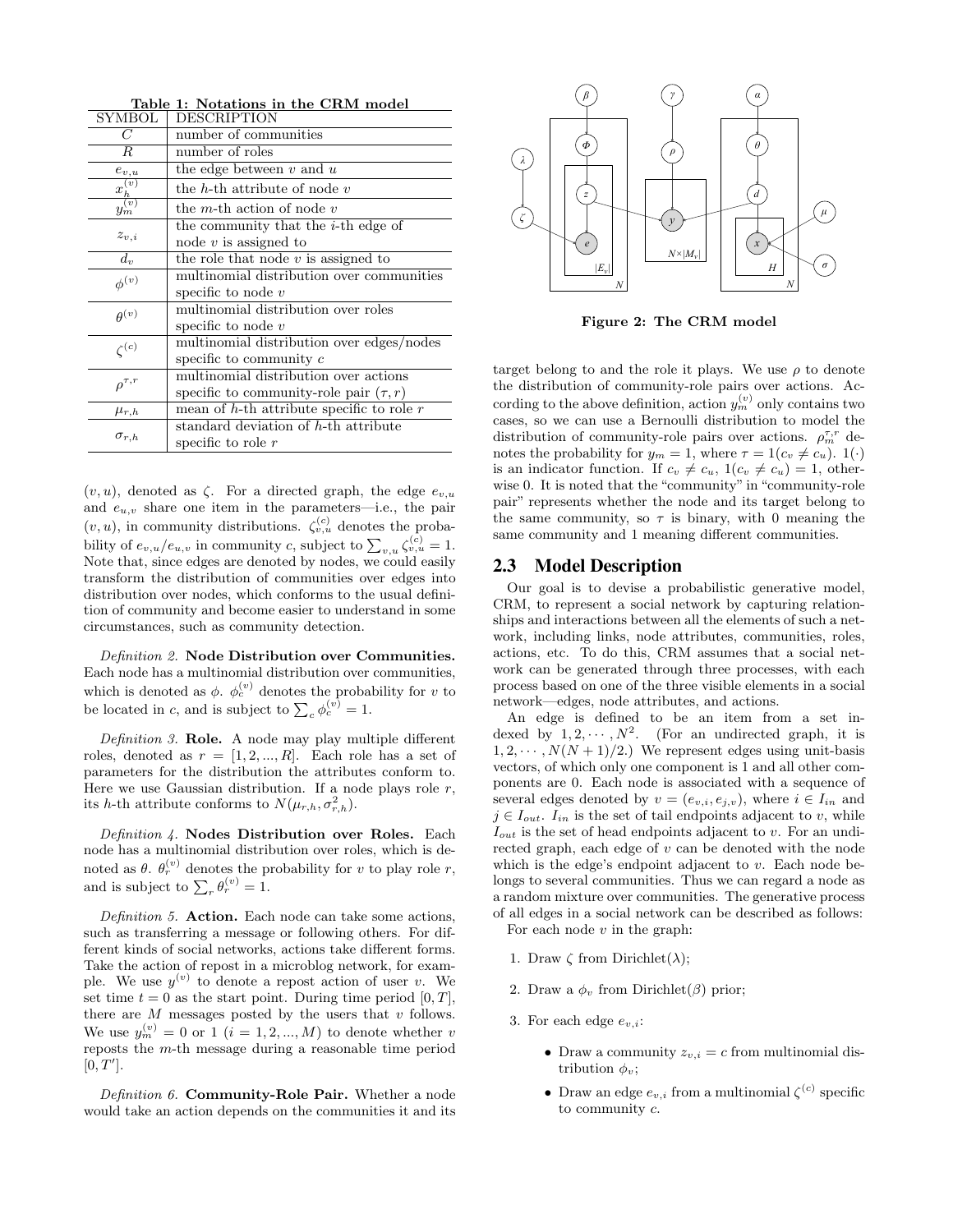The time complexity of the above process is  $O(nonezeros(E))$ , where *nonezeros* $(E)$  denotes the number of nonzero items in  $E$ . The distribution of edges  $E$ is as:

$$
p(E|\beta,\lambda) = \int p(\zeta|\lambda) \prod_{v} \int p(\phi_v|\beta) \cdot \prod_{|E_v| \le v, i} p(z_{v,i}|\phi_v) p(e_v|z_{v,i}, \zeta) d\phi_v d\zeta.
$$
 (1)

Each node plays several roles and is associated with a sequence of several attributes, denoted by  $v = (x_h)$ , where  $h = [1, 2, ..., H]$ . We define each role as a distribution over attributes and each node is a random mixture over roles. The generative process of all nodes in a social network can be described as follows:

For each node  $v$  in the graph:

- 1. Draw a  $\theta_v$  from Dirichlet( $\alpha$ ) prior;
- 2. Draw a role  $d_v = r$  from multinomial distribution  $\theta_v$ ;
- 3. For each attribute of v, draw a value  $x_h^{(r)} \sim$  $G(\mu_{r,h}, \sigma^2_{r,h}).$

The time complexity of the above process is  $O(NH)$ . The joint distribution of attributes  $X$  is defined as:

$$
p(X|\alpha, \mu, \sigma) = \prod_{v} \int p(\theta_v|\alpha)
$$

$$
\cdot \sum_{d_v} p(d_v|\theta_v) \prod_h p(x_h^{(v)}|d_v, \mu_{r,k}, \sigma_{r,k}) d\theta_v.
$$
 (2)

Regarding actions, each node is associated with a sequence of several actions denoted by  $v = (y_m)$ , where  $m = \{1, 2, ..., M\}$ . The generative process of the actions can be described as follows:

For each action  $y_m$ :

- 1. Draw  $\rho$  from Dirichlet( $\gamma$ ) prior;
- 2. Draw a community  $c_v$  for v from  $\phi_v$ ;
- 3. Draw a community  $c_u$  for  $u$ , which post the message m, from  $\phi_u$ ;
- 4. Draw a role r from  $\theta_v$ ;
- 5. Draw  $y_m \sim Bernoulli(\rho^{\tau,r})$ .

The time complexity of the above process is  $O(NM)$ . The joint distribution of actions  $Y$  is defined as:

$$
p(Y|\gamma, \phi, \theta) = \int p(\rho_{\tau, r})
$$
  

$$
\prod_{v} \sum_{\tau} \sum_{r} p(r|\theta_v) p(\tau|\phi_v) p(y_m^{(v)}|\rho_{\tau, r}) d\rho_{\tau, r}.
$$
 (3)

#### 2.4 Inference and Parameters Estimation

It is intractable to directly solve the above distribution functions. We use Gibbs sampling to estimate  $\phi$  and  $\zeta$ .

The posterior probability of  $z_{v,i}$  is calculated by

$$
p(z_{v,i} = c | \mathbf{z}_{-v,-i}, E) \propto \frac{n_{-v,-i,c}^{(v)} + \beta}{|E_v| + |C|\beta} \frac{n_{-v,-i,c}^{(e)} + \lambda}{n_{-v,-i,+}^{(e)} + |E|\lambda}.
$$
 (4)

After Gibbs sampling, parameters  $\phi$  and  $\zeta$  can be estimated by:

$$
\phi_{v,c} = \frac{n_{v,c} + \beta}{|E_v| + |C|\beta},\tag{5}
$$

$$
\zeta_{c,e} = \frac{n_{c,e} + \lambda}{n_c + |E|\lambda}.\tag{6}
$$

We use an EM algorithm to iteratively maximize the joint likelihood of users' attributes  $X$  and to estimate parameters  $\theta$  and  $\eta$ . The likelihood of X can be written as:

$$
\mathcal{L} = \prod_{v} \prod_{h} \sum_{d_v} \frac{\theta_{v,r}}{\sqrt{2\pi} \sigma_{r,h}} e^{-\frac{(x_{v,h} - \mu_{r,h})^2}{2\sigma_{r,h}^2}}.
$$
(7)

In the E-step, we estimate the h-th item of  $\theta$  given the current parameters by:

$$
\theta_{v,r} = \frac{\prod_{h}(2\pi)^{-\frac{1}{2}}\sigma_{r,h}^{-1}e^{-\frac{(x_{v,h}-\mu_{r,h})^2}{2\sigma_{r,h}^2}}}{\sum_{d_v}\prod_{h}(2\pi)^{-\frac{1}{2}}\sigma_{r,h}^{-1}e^{-\frac{(x_{v,h}-\mu_{r,h})^2}{2\sigma_{r,h}^2}}}. \tag{8}
$$

Then in the M-step, we update parameters  $\mu$  and  $\sigma$  by the following equations. (Detailed derivation of  $\theta$ ,  $\mu$ , and  $\sigma$ is given in Appendix.)

$$
\mu_{r,h} = \frac{\sum_{v} \theta_{v,r} x_{v,h}}{\sum_{v} \theta_{v,r}},\tag{9}
$$

$$
\sigma_{r,h} = \sqrt{\frac{\sum_{v} \theta_{v,r} (x_{v,h} - \mu_{r,h})^2}{\sum_{v} \theta_{v,r}}}.
$$
\n(10)

Because  $\phi$  and  $\theta$  have been estimated during the above processes, we only need to estimate  $\rho$ . Again, with Gibbs sampling, we first calculate the posterior probability of the  $(a_v, d_v)$  by the following equation:

$$
p(a_v = \tau, d_v = r | a_{-v}, r_{-v}, \mathbf{y}) \propto (\phi_v \phi_v^T) \theta_v \frac{n_{-v,-m,\tau,r} + \gamma}{|M| + 2|H|\gamma}.
$$
\n(11)

After sampling, the parameter  $\rho$  can be estimated by:

$$
\rho = \frac{n_{v,m,\tau,r} + \gamma}{|M| + 2|H|\gamma}.
$$
\n(12)

Model Applications. The learned CRM models can be used in various applications such as community discovery and behavior prediction. Essentially, parameters  $\zeta$  represent (overlapping) communities discovered by CRM, while parameters  $\rho$  can be used to predict users' actions.

#### 3. EXPERIMENTS

Now we evaluate the effectiveness of the proposed CRM model on real-world datasets. We first use a real dataset to learn the parameters of CRM. Then we use the parameters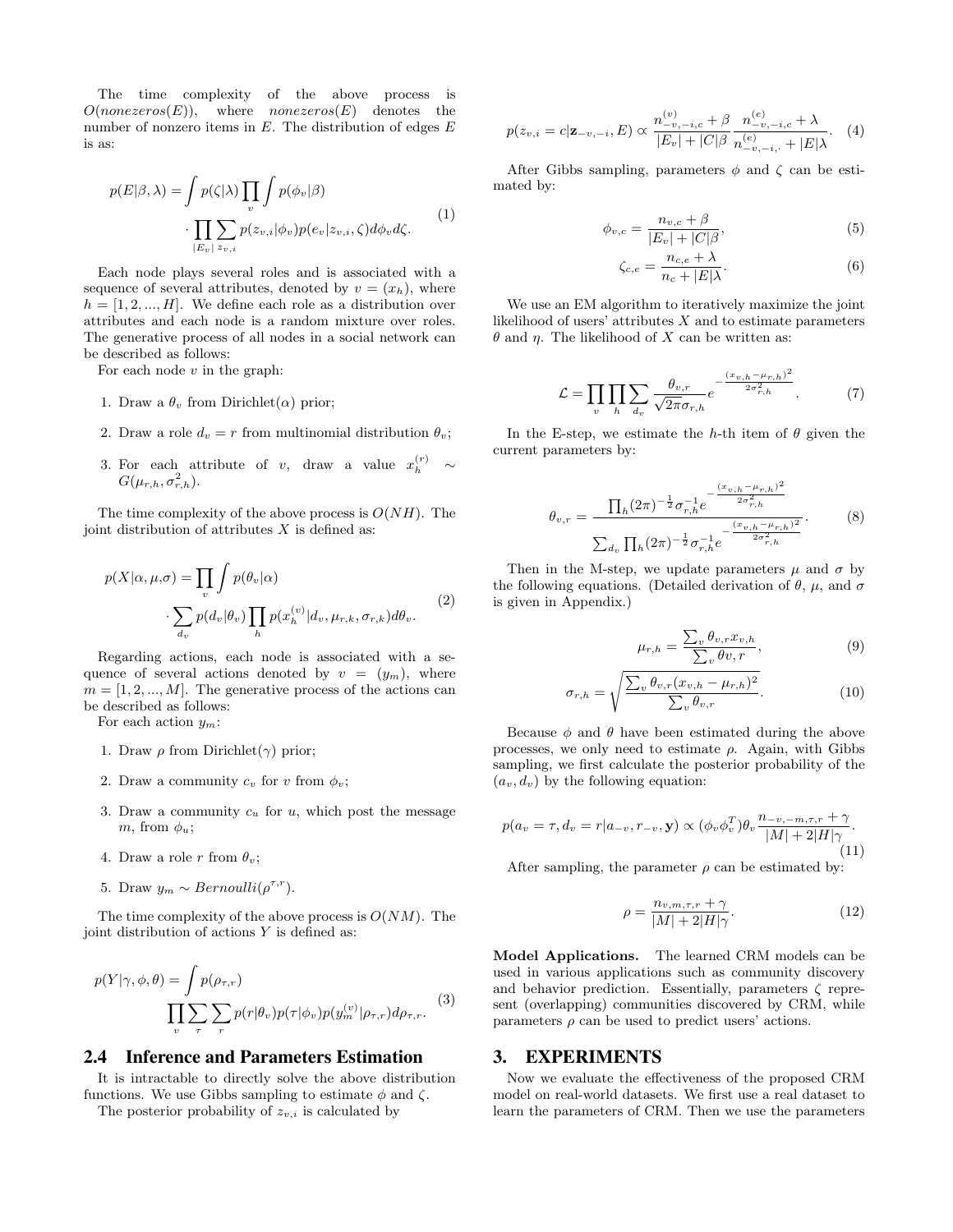

Figure 3: Metric values of the Coauthor network and the two networks generated by CRM and MAG. CRM outperforms MAG for every metric

to generate a synthetic social network that, ideally, should recover the original appearance. After that, we evaluate CRM by the following three tasks:

- Structure recovery. We compare the difference of structures between the generated synthetic network and the real network by means of six metrics: degree distribution, cluster coefficient, etc. Obviously, the more similar the features of the synthetic network and the real network, the better the model.
- Behavior prediction. CRM can predict users' actions by parameter  $\rho$ . We use four metrics, including precision, recall, F1-measure, and AUC, to evaluate the performance of CRM in predicting actions quantitatively.
- Community detection. CRM can mine communities by parameter  $\zeta$ . We use a case study to demonstrate its effectiveness in detecting communities qualitatively.

#### 3.1 Dataset

To evaluate CRM, we use three datasets.

The **Coauthor**<sup>1</sup> dataset is collected from [43], consisting of 1,712,433 computer science authors and 2,092,356 papers published by those authors between 1975 and 2012. For evaluation, we use a sub-network from [29], which contains 1765 authors, 13,415 corresponding collaboration relationships, and 7,233 papers published at 28 computer science conferences. These conferences can be divided into six fields: Artificial Intelligence(AI); Database(DB); Data Mining(DM); Distributed Parallel Computing(DP); Graphics, Vision and HCI (GV); Networks, Communication and

Performance(NC). The conference list for each field can be found at [29]. We define an action of this network as publishing a paper in one of above research fields. Thus, there are six kinds of actions.

The **Facebook**<sup>2</sup> dataset is from [25], which contains information from 4,039 Facebook users and 88,234 links.

 $Weibo<sup>3</sup>$  is a popular microblogging service in China, which reports having more than 5 hundred million registered users. We use a sub-network from [49] with 1,776,950 users, 308,489,739 following relationships, 300,000 original messages and  $23,755,810$  repost actions.<sup>4</sup> All the messages were posted between Sep. 28th, 2012 and Oct. 29th, 2012. We classify all the original messages into ten topics, and define an action as posting or reposting a message in one topic, so the number of kinds of actions is ten.

## 3.2 Structure Recovery

We use the MAG model described by [16] as the baseline, which serves as a state-of-the-art method for modeling the structure of social networks. To demonstrate our model's superiority, we use the following network properties as our metrics to measure the difference of structure between the real network and the generated synthetic network. Part of the metrics are also used in [21] and [16], which represent the properties of a network from various aspects.

- Degree is the degree of nodes versus the number of corresponding nodes. As we know, it conforms to a power-law distribution in a scale-free network.
- Pairs of Nodes is the cumulative number of pairs of nodes that can be reached in  $\leq h$  hops.

<sup>1</sup>https://aminer.org/billboard/AMinerNetwork

 $\rm ^2$ http://www.facebook.com

<sup>3</sup>http://weibo.com

<sup>4</sup>https://aminer.org/billboard/Influencelocality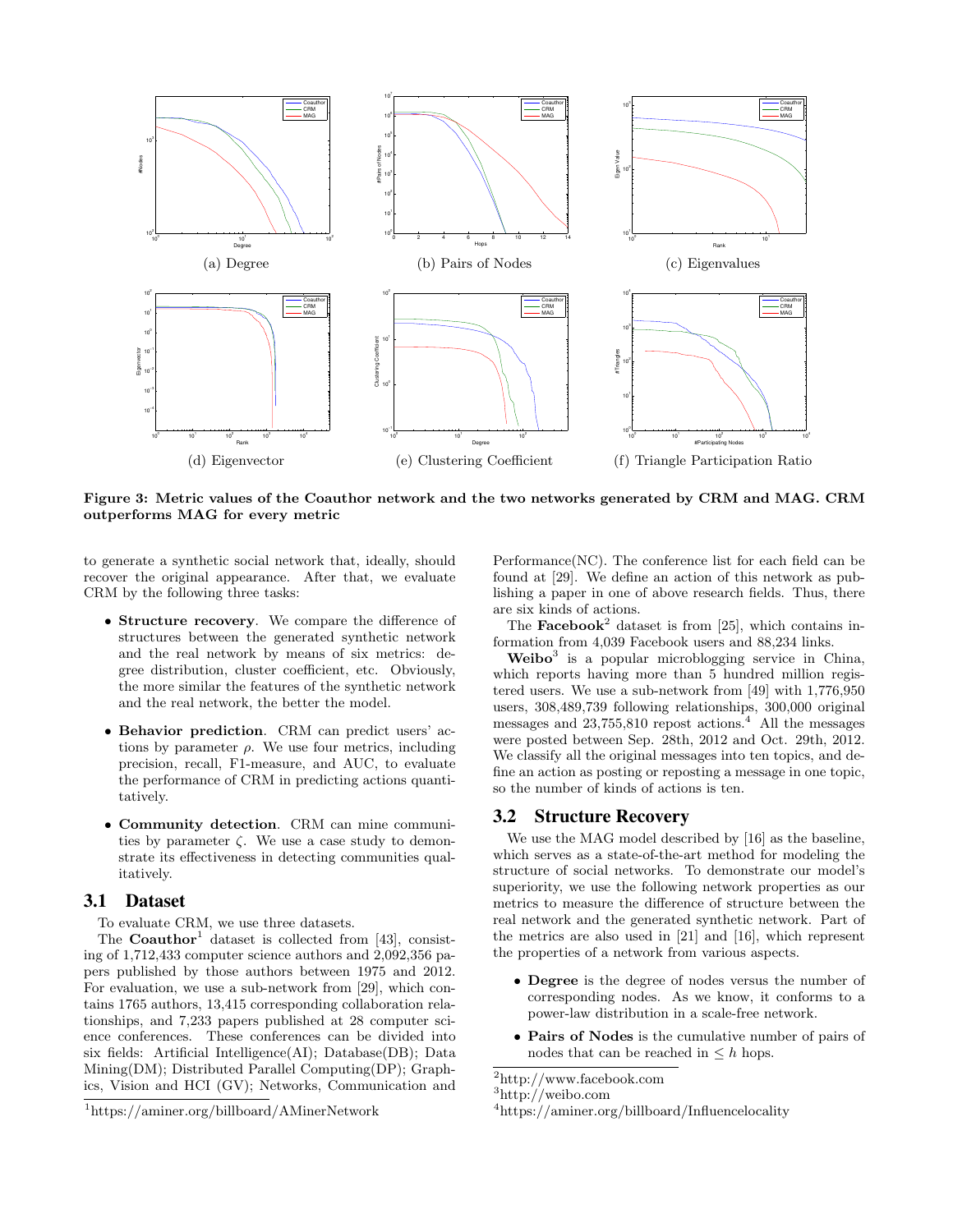

Figure 4: Metric values of the Facebook network and the two networks generated by CRM and MAG. CRM outperforms MAG for every metric

- Eigenvalues are eigenvalues of the adjacency matrix representing the given network versus their rank.
- Eigenvector is the components of the leading eigenvector versus the rank.
- Clustering coefficient [45] is the average local clustering coefficient of nodes versus their degree.
- Triangle Participation Ratio is the number of triangles that a node is adjacent to versus the number of nodes.

We conduct this experiment on Coauthor and Facebook. For each dataset, we compute these values separately for the three networks: the real network, G; the generated network,  $G_{CRM}$  with our model; and the generated network  $G_{MAG}$ with the baseline model. Part of the code to compute the metric values is from [26]. Then we plot each metric of the three networks in one sub-figure in Figure 3 for Coauthor and Figure 4 for Facebook. Due to the heavy-tailed phenomenon of the metrics, we plot them in terms of cumulative distribution functions. Take the degree distribution, for example, the corresponding number of nodes for degree  $x$  is the number of nodes whose degrees are larger than  $x$ . From Figure 3 and Figure 4 we can see that both the networks generated by our model on the two datasets are more similar to the ground truth than to the baseline in all the above metrics, which signifies that our model is better than the baseline in modeling the structure of a social network.

#### 3.3 Behavior Prediction

CRM can be also used to predict user behavior by parameter  $\rho$ . Given a social network G and action history A, we can build a training set  $\{(\mathbf{x}_i, y_i)\}_{i=1,2,\dots,n}$ , where  $\mathbf{x}_i$  is the attribute vector of a user and  $y_i = a$  indicates that the user takes action a. Regarding baselines, we use existing

Table 3: Improvement shown by CRM over SVM, SMO, LR, NB, RBF, and C4.5 in terms of precision, recall, F1-measure, and AUC

| $1$ cean, $1$ $1$ measure, and $1$ $1$<br>Data Sets | Precision | Recall  | F1-measure | AUC       |
|-----------------------------------------------------|-----------|---------|------------|-----------|
| Coauthor                                            | $0.37\%$  | 13.76\% | $7.04\%$   | 9.45%     |
| Weibo                                               | 36.22%    | 40.14\% | 38.14%     | $32.08\%$ |

classification algorithms, such as Support Vector Machine (SVM), Sequential Minimal Optimization (SMO), Logistic Regression (LR), Naive Bayes (NB), Gaussian Radial Basis Function Neural Network (RBF), and C4.5. We use Precision, Recall, F1-measure, and Area Under Curve (AUC) to evaluate the performance of each algorithm, and compare with the proposed CRM model.

We conduct this experiment on Coauthor and Weibo. Table 2 lists the results of all comparison methods on the two datasets, and Table 3 gives the average improvement by CRM compared with the baseline methods. CRM clearly outperforms other methods on most metrics in Coauthor and Weibo. Take F1-measure, for example, in the Coauthor dataset, CRM results in a 7.04% improvement, and in Weibo, it achieves a 38.14% improvement on average. The improvement differences may lie in that whether a user posts or reposts a message has a stronger relation with his/her communities and friends, while whether a researcher publishes a paper in a specific area mostly depends on his/her attributes, having little to do with the influence of his/her communities and friends. CRM achieves much better performance in Weibo since it takes both communities and personal attributes into consideration, while other methods only take individual attributes into consideration. On the other hand, for researchers in Coauthor, CRM's superiority is less significant, because taking communities into consideration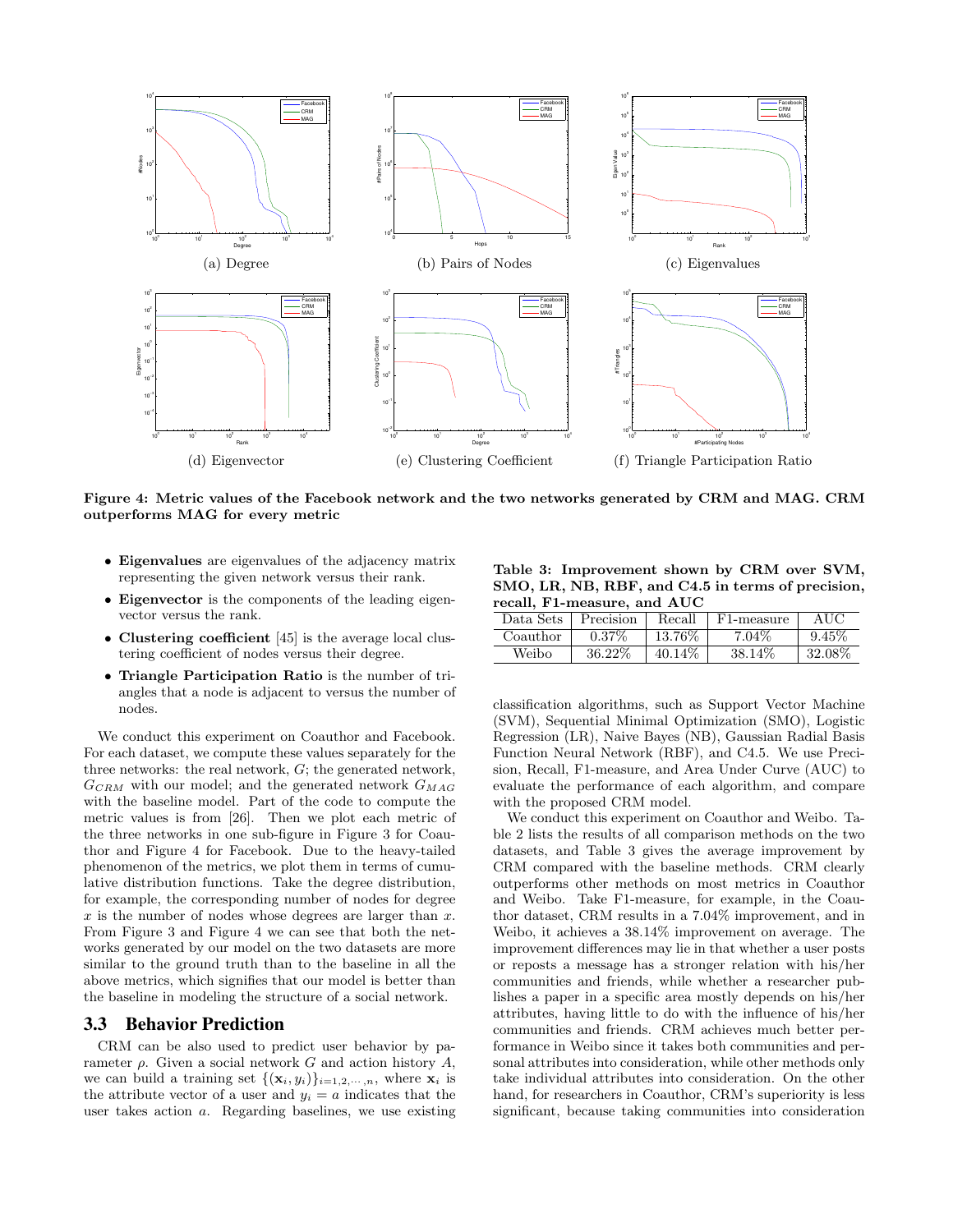|  | enclosed in brackets are standard deviations. |                  |                |                |                         |                |
|--|-----------------------------------------------|------------------|----------------|----------------|-------------------------|----------------|
|  | Date set                                      | Method           | Precision      | Recall         | F <sub>1</sub> -measure | AUC            |
|  |                                               | <b>SVM</b>       | 0.8838(0.1725) | 0.5562(0.3183) | 0.6827(0.2054)          | 0.7360(0.1111) |
|  |                                               | <b>SMO</b>       | 0.8647(0.1218) | 0.8142(0.1260) | 0.8387(0.1138)          | 0.9218(0.0366) |
|  |                                               | LR               | 0.8668(0.1242) | 0.8292(0.1022) | 0.8476(0.1016)          | 0.9642(0.0196) |
|  | Coauthor                                      | NB               | 0.8183(0.1830) | 0.8115(0.1444) | 0.8149(0.1549)          | 0.9417(0.0335) |
|  |                                               | <b>RBF</b>       | 0.8552(0.1058) | 0.8353(0.1165) | 0.8451(0.1081)          | 0.9477(0.0271) |
|  |                                               | C <sub>4.5</sub> | 0.8328(0.0518) | 0.8015(0.1286) | 0.8169(0.1478)          | 0.9065(0.1165) |
|  |                                               | CRM              | 0.8562(0.1490) | 0.8630(0.0598) | 0.8596(0.1013)          | 0.9800(0.0199) |
|  |                                               | <b>SVM</b>       | 0.5067(0.1405) | 0.5027(0.1185) | 0.5047(0.1150)          | 0.6068(0.1113) |
|  | Weibo                                         | <b>SMO</b>       | 0.5074(0.1464) | 0.5209(0.1099) | 0.5141(0.1271)          | 0.6145(0.0363) |
|  |                                               | LR.              | 0.5199(0.1306) | 0.5469(0.1073) | 0.5331(0.1157)          | 0.6330(0.0377) |
|  |                                               | NB               | 0.5112(0.1245) | 0.5692(0.1083) | 0.5386(0.1172)          | 0.6397(0.0394) |
|  |                                               | <b>RBF</b>       | 0.5225(0.1361) | 0.4679(0.1117) | 0.4937(0.1217)          | 0.5945(0.0085) |
|  |                                               | C <sub>4.5</sub> | 0.5237(0.1367) | 0.5322(0.1114) | 0.5279(0.1211)          | 0.6271(0.1083) |
|  |                                               | <b>CRM</b>       | 0.7017(0.1300) | 0.7305(0.1079) | 0.7158(0.1149)          | 0.8174(0.0233) |

Table 2: Average prediction performance of different methods on the Coauthor and Weibo datasets. The numbers enclosed in brackets are standard deviations.



(a) Sum of log-likelihood of edges changes with C



(b) Sum of log-likelihood of actions changes with C

Figure 5: The sums of log-likelihood of edges and actions change with C.

is less helpful in predicting whether a researcher publishes a paper in an area.

#### 3.4 Case Study

CRM can be also used to detect communities with parameter ζ. For a new social network dataset, we must decide the number of communities  $C$  before detecting communities with CRM. To find the best  $C$  for the Coauthor dataset, we fix  $R = 6^{5}$  and set  $C = 6, 20, 50, 100, 150, 200, 250, 300$  sequentially, and compute the sums of log-likelihood for edges and actions with Eq. $(13)$  and Eq. $(14)$  separately serving as a posteriori measure to evaluate parameter C, and thus obtain Figure (5). The larger the sum of log-likelihood, the better the parameter. From Figure 5 we can easily believe that  $C = 150$  may be the best choice for parameter C.

$$
\mathcal{L}(edges) = \sum_{i=1}^{|E|} \ln p(e_i),\tag{13}
$$

$$
\mathcal{L}(actions) = \sum_{i=1}^{|Y|} \ln p(y_i). \tag{14}
$$

Through the training of the model, we obtain the community distribution over nodes. We fix  $C = 150$  and select three communities. Table 5 lists the representative five researchers with the highest probabilities in each community.

#### 4. RELATED WORK

There are three types of research related to this work: network structure modeling, behavior prediction, and community detection.

Network structure modeling. Network structure modeling has a long history and has become a hot topic, attracting more and more interest from computer-science researchers. There is great interest in uncovering underlying principles with which networks comply. Early in 1960, [11] proposed a model that uses a real number  $p \in (0,1)$  to predict whether two nodes have a link between them, where p is determined by the scale of the network. [5] proposes a generative model, in which a graph is generated by adding nodes into an existing graph, and the probabilities of new nodes having links with existing nodes depend on the degree of existing nodes at that time. [8] proposes a model that constructs a sequence of nodes by some values. In that model, the probability that two nodes have a link is proportional to the product of the values of the two nodes. [19] proposes a model in which, when adding a node to an existing graph, selecting an existing node randomly and adding links with its neighbors with certain probabilities yields a model. [4] adopts a mechanism that not only adds but also deletes nodes when generating a network. [15] introduces

<sup>5</sup>We conducted an experiment verifying that the loglikelihood of actions in CRM on the Coauthor dataset is not very sensitive to the value of R, and  $R = 6$  is slightly better than other values.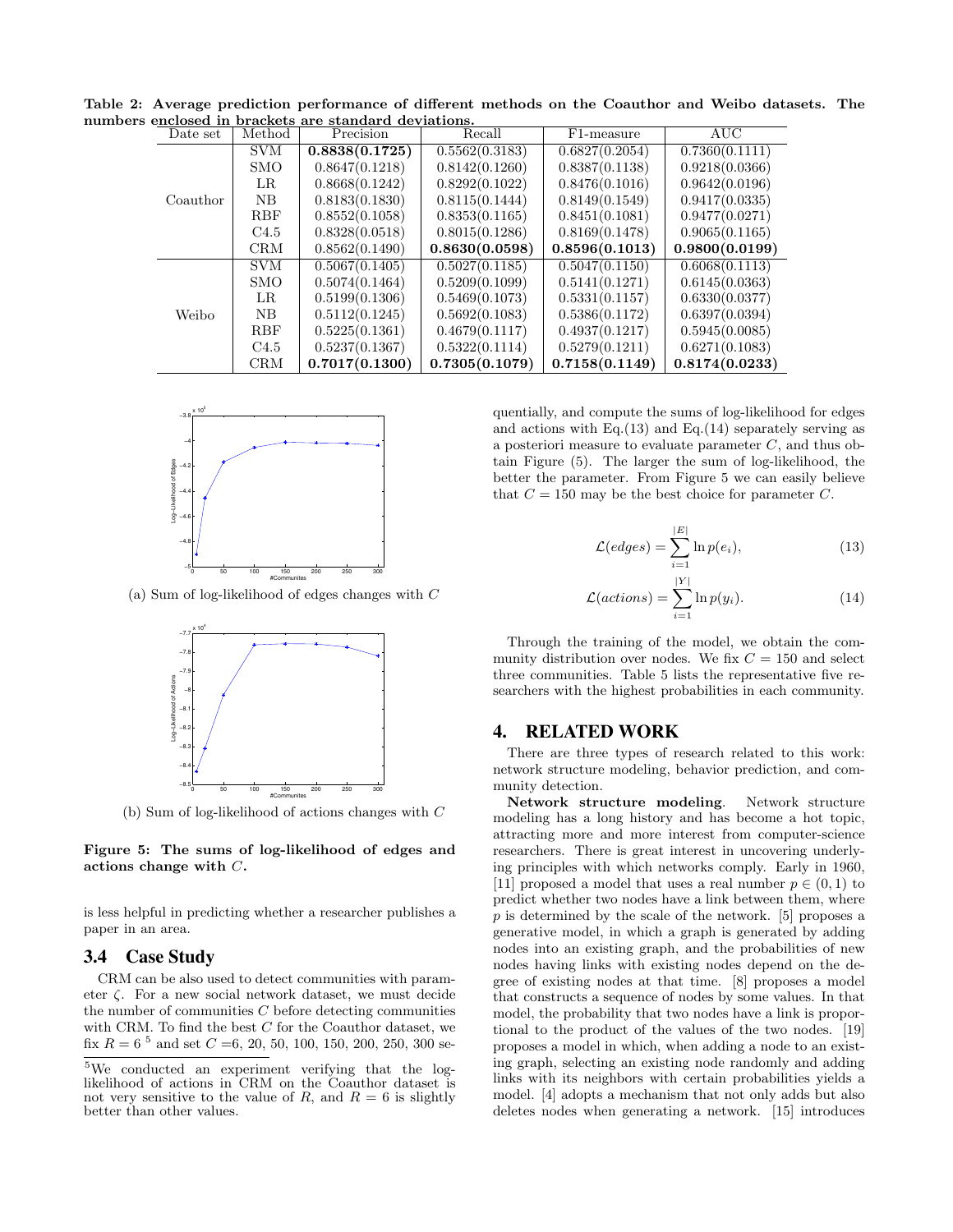Table 4: Representative researchers in three different communities

| Comm.          | $\overline{\text{Name}}$ | Affiliation   |
|----------------|--------------------------|---------------|
|                | Jiawei Han               | UIUC          |
|                | Jian Pei                 | SFU           |
| 1              | Philip S. Yu             | UIC           |
|                | Hong Cheng               | <b>CUHK</b>   |
|                | Wei Wang                 | UNC           |
|                | Thomas S. Huang          | UIUC          |
|                | Yun Raymond Fu           | UB            |
| $\overline{2}$ | Shuicheng Yan            | <b>NUS</b>    |
|                | Mark A. Hasegawa-Johnson | UIUC          |
|                | Xiaoou Tang              | <b>CUHK</b>   |
|                | Philip A. Bernstein      | Microsoft.    |
|                | Nathan Andrew Goodman    | UA            |
| 3              | David Dewitt             | UW-Madison    |
|                | Erhard Rahm              | U. of Leipzig |
|                | Michael Stonebraker      | MIT           |

latent space to model a social network, and [37] extends this concept into dynamic networks. However, all the above works ignore an important concept: community.

Behavior prediction. This work was first conducted by economists in the 1890s. Recently, many computer scientists have been working on this topic in the social network context. [7] conducts a famous experiment indicating that one's voting choices are susceptible to those of his/her friends. [42] predicts user behaviors with influence from his/her friends and communities. However, neither takes personal behavior patterns into consideration. [47] analyzes retweeting behavior in Twitter, and proposes a factor graph model to predict retweeting behavior. [51] leverages knowledge of user behavior in different networks to alleviate the data sparsity problem and enhance the predictive performance of user modeling. [3] analyzes click stream data and reveals key features of social network workloads, such as how frequently people connect to social networks and for how long, as well as the types and sequences of activities that users conduct on social networks. [46] studies the reposting actions of users in social networks. This paper classifies users into three roles opinion leader, structural hole spanner, and ordinary user, which have different behavior patterns. Whether a user reposts a message greatly depends on the role it plays.

Community detection. Since the concept of community was raised formally, various methods to detect community have been proposed. Due to space limitations, we do not list them here. With the proliferation of community detection methods, evaluating them has become a hot topic. Modularity [34] is a kind of measure to evaluate community detection algorithms through comparing edge densities. [24] regards community quality as a function of its size, and offers a more-refined lens to examine community detection methods.

### 5. CONCLUSION

In this paper, we study how to model a social network, capturing all its information, such as links, communities, user roles, user attributes, and user actions. From the relationships between these objects, we devise a probabilistic generative framework, the Community Role Model, to define a social network model. We apply CRM to real-world datasets, and obtain better performance than that of a stateof-the-art baseline method. CRM can also be used to address various practical problems without any change to the model itself, showing its superiority.

Understanding the nature of social networks is very important for modeling them, and for addressing a series of problems attached to them. As for future work, it would be intriguing to mine more factors that affect network structure and user behaviors so as to simulate a dynamic social network. It is also interesting to integrate nonparametric methods into our model to base parameter value choices on the data itself.

Acknowledgements. We thank Myunghwan Kim for sharing the MAG code. The work is supported by the National High-tech R&D Program (No. 2014AA015103), National Basic Research Program of China (No. 2014CB340506, No. 2012CB316006), NSFC (No. 61222212), NSFC-ANR (No. 61261130588), National Social Science Foundation of China (No.13&ZD190), the Tsinghua University Initiative Scientific Research Program (20121088096), a research fund supported by Huawei Inc., and Beijing key lab of networked multimedia.

## 6. REFERENCES

- [1] Y.-Y. Ahn, S. Han, H. Kwak, S. Moon, and H. Jeong. Analysis of topological characteristics of huge online social networking services. In WWW'07, pages 835–844, 2007.
- [2] A. Anagnostopoulos, R. Kumar, and M. Mahdian. Influence and correlation in social networks. In KDD'08, pages 7–15, 2008.
- [3] F. Benevenuto, T. Rodrigues, M. Cha, and V. Almeida. Characterizing user behavior in online social networks. In SIGCOMM'09, pages 49–62, 2009.
- [4] B. Bollobás and O. Riordan. Robustness and vulnerability of scale-free random graphs. Internet Mathematics, 1(1):1–35, 2004.
- [5] B. Bollobás, O. Riordan, J. Spencer, G. Tusnády, et al. The degree sequence of a scale-free random graph process. Random Structures & Algorithms, 18(3):279–290, 2001.
- [6] A. Bonato, J. Janssen, and P. Pralat. A geometric model for on-line social networks. In International Workshop on Modeling Social Media, page 4, 2010.
- [7] R. M. Bond, C. J. Fariss, J. J. Jones, A. D. Kramer, C. Marlow, J. E. Settle, and J. H. Fowler. A 61-million-person experiment in social influence and political mobilization. Nature, 489(7415):295–298, 2012.
- [8] F. Chung and L. Lu. Connected components in random graphs with given expected degree sequences. Annals of combinatorics, 6(2):125–145, 2002.
- [9] D. Crandall, D. Cosley, D. Huttenlocher, J. Kleinberg, and S. Suri. Feedback effects between similarity and social influence in online communities. In  $KDD'08$ , pages 160–168, 2008.
- [10] D. Easley and J. Kleinberg. Networks, crowds, and markets: Reasoning about a highly connected world. Cambridge University Press, 2010.
- [11] P. Erd6s and A. Rényi. On the evolution of random graphs. Publ. Math. Inst. Hungar. Acad. Sci, 5:17–61, 1960.
- [12] S. Fortunato. Community detection in graphs. Physics Reports, 486(3):75–174, 2010.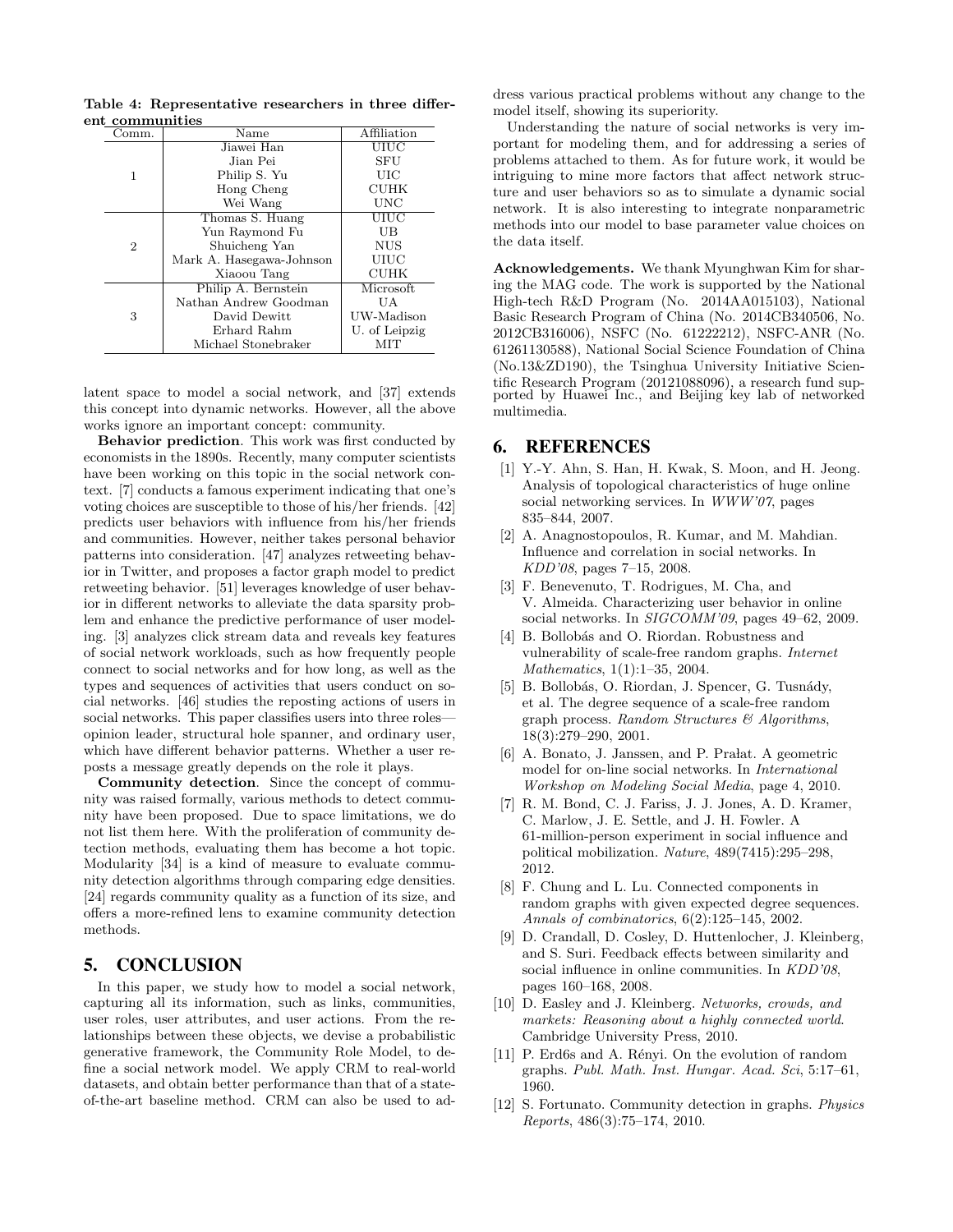- [13] M. Girvan and M. E. Newman. Community structure in social and biological networks. PNAS, 99(12):7821–7826, 2002.
- [14] M. Gomez Rodriguez, J. Leskovec, and A. Krause. Inferring networks of diffusion and influence. In KDD'10, pages 1019–1028, 2010.
- [15] P. D. Hoff, A. E. Raftery, and M. S. Handcock. Latent space approaches to social network analysis. JASA, 97(460):1090–1098, 2002.
- [16] M. Kim and J. Leskovec. Modeling social networks with node attributes using the multiplicative attribute graph model. arXiv preprint arXiv:1106.5053, 2011.
- [17] M. Kim and J. Leskovec. The network completion problem: Inferring missing nodes and edges in networks. In SDM, pages 47–58, 2011.
- [18] R. Kumar, J. Novak, and A. Tomkins. Structure and evolution of online social networks. In Link mining: models, algorithms, and applications, pages 337–357. 2010.
- [19] R. Kumar, P. Raghavan, S. Rajagopalan, D. Sivakumar, A. Tomkins, and E. Upfal. Stochastic models for the web graph. In  $FOCS'00$ , pages 57–65, 2000.
- [20] H. Kwak, C. Lee, H. Park, and S. Moon. What is twitter, a social network or a news media? In WWW'10, pages 591–600, 2010.
- [21] J. Leskovec, D. Chakrabarti, J. Kleinberg, C. Faloutsos, and Z. Ghahramani. Kronecker graphs: An approach to modeling networks. JMLR, 11:985–1042, 2010.
- [22] J. Leskovec and C. Faloutsos. Scalable modeling of real graphs using kronecker multiplication. In ICML'07, pages 497–504, 2007.
- [23] J. Leskovec, D. Huttenlocher, and J. Kleinberg. Predicting positive and negative links in online social networks. In WWW'10, pages 641–650, 2010.
- [24] J. Leskovec, K. J. Lang, and M. Mahoney. Empirical comparison of algorithms for network community detection. In WWW'10, pages 631–640, 2010.
- [25] J. Leskovec and J. J. Mcauley. Learning to discover social circles in ego networks. In NIPS'12, pages 539–547, 2012.
- [26] J. Leskovec and R. Sosič. Snap.py: SNAP for Python, a general purpose network analysis and graph mining tool in Python. http://snap.stanford.edu/snappy, June 2014.
- [27] D. Liben-Nowell and J. Kleinberg. The link-prediction problem for social networks. JASIST, 58(7):1019–1031, 2007.
- [28] L. Liu, J. Tang, J. Han, M. Jiang, and S. Yang. Mining topic-level influence in heterogeneous networks. In CIKM'10, pages 199–208, 2010.
- [29] T. Lou and J. Tang. Mining structural hole spanners through information diffusion in social networks. In WWW'13, pages 825–836, 2013.
- [30] R. K. Merton. Social theory and social structure. Simon and Schuster, 1968.
- [31] A. Mislove, H. S. Koppula, K. P. Gummadi, P. Druschel, and B. Bhattacharjee. Growth of the flickr social network. In The First workshop on Online social networks, pages 25–30, 2008.
- [32] A. Mislove, M. Marcon, K. P. Gummadi, P. Druschel, and B. Bhattacharjee. Measurement and analysis of online social networks. In SIGCOMM'07, pages 29–42, 2007.
- [33] M. Newman. Networks: an introduction. Oxford University Press, 2010.
- [34] M. E. Newman and M. Girvan. Finding and evaluating community structure in networks. Physical review E, 69(2):026113, 2004.
- [35] G. Palla, L. Lovász, and T. Vicsek. Multifractal network generator. PNAS, 107(17):7640–7645, 2010.
- [36] G. Robins, P. Pattison, Y. Kalish, and D. Lusher. An introduction to exponential random graph (p\*) models for social networks. Social networks, 29(2):173–191, 2007.
- [37] P. Sarkar and A. W. Moore. Dynamic social network analysis using latent space models. ACM SIGKDD Explorations Newsletter, 7(2):31–40, 2005.
- [38] J. Scott. Social network analysis. Sage, 2012.
- [39] C. Tan, J. Tang, J. Sun, Q. Lin, and F. Wang. Social action tracking via noise tolerant time-varying factor graphs. In KDD'10, pages 1049–1058, 2010.
- [40] J. Tang, T. Lou, and J. Kleinberg. Inferring social ties across heterogeneous networks. In WSDM'12, pages 743–752, 2012.
- [41] J. Tang, J. Sun, C. Wang, and Z. Yang. Social influence analysis in large-scale networks. In KDD'09, pages 807–816, 2009.
- [42] J. Tang, S. Wu, and J. Sun. Confluence: Conformity influence in large social networks. In KDD'13, pages 347–355, 2013.
- [43] J. Tang, J. Zhang, L. Yao, J. Li, L. Zhang, and Z. Su. Arnetminer: extraction and mining of academic social networks. In KDD'08, pages 990–998, 2008.
- [44] J. Ugander, B. Karrer, L. Backstrom, and C. Marlow. The anatomy of the facebook social graph.  $arXiv$ preprint arXiv:1111.4503, 2011.
- [45] D. J. Watts and S. H. Strogatz. Collective dynamics of aősmall-worldaŕnetworks. Nature, 393(6684):440–442, 1998.
- [46] Y. Yang, J. Tang, C. W.-k. Leung, Y. Sun, Q. Chen, J. Li, and Q. Yang. Rain: Social role-aware information diffusion. 2015.
- [47] Z. Yang, J. Guo, K. Cai, J. Tang, J. Li, L. Zhang, and Z. Su. Understanding retweeting behaviors in social networks. In CIKM'10, pages 1633–1636, 2010.
- [48] S. J. Young and E. R. Scheinerman. Random dot product graph models for social networks. In Algorithms and models for the web-graph, pages 138–149. 2007.
- [49] J. Zhang, B. Liu, J. Tang, T. Chen, and J. Li. Social influence locality for modeling retweeting behaviors. In IJCAI'13, pages 2761–2767, 2013.
- [50] J. Zhang, J. Tang, H. Zhuang, C. W.-K. Leung, and J. Li. Role-aware conformity influence modeling and analysis in social networks. In AAAI'14, pages 958–965, 2014.
- [51] E. Zhong, W. Fan, J. Wang, L. Xiao, and Y. Li. Comsoc: adaptive transfer of user behaviors over composite social network. In KDD'12, pages 696–704, 2012.